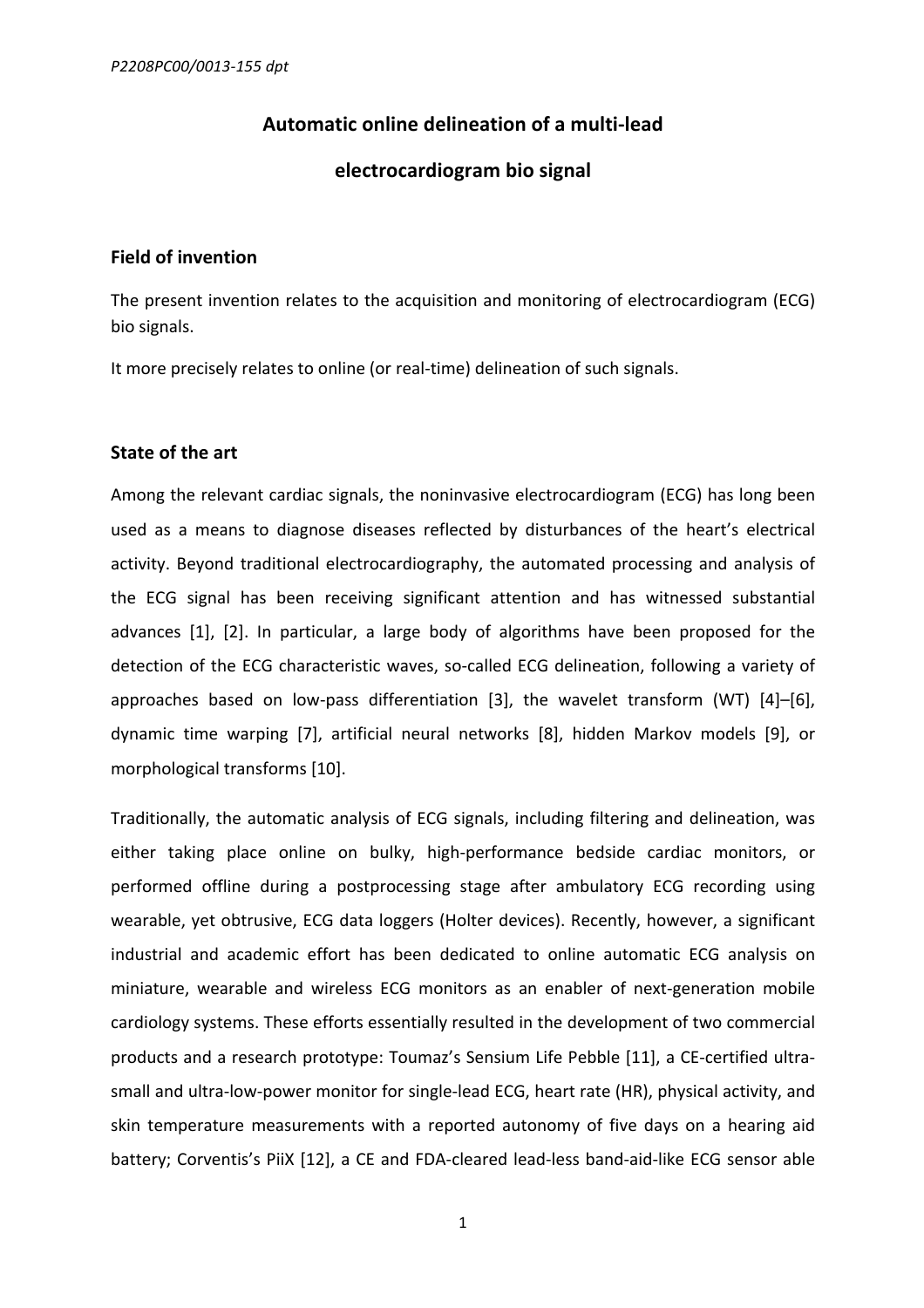to perform continuous arrhythmia detection based on HR measurements; and finally IMEC's prototype of a single-lead bipolar ECG patch [13] for ambulatory HR monitoring with a claimed 10-day autonomy on a 160mAh Li-ion battery. Accordingly, state-of-the-art unobtrusive wireless mobile/ambulatory ECG monitors are single lead and limited to embedded HR measurement and analysis.

### **General description of the invention**

An object of the invention is to provide an automatic online delineation of a multi-lead ECG bio signal.

Another object of the invention is to provide an embedded platform for monitoring an ECG bio signal.

Another object of the invention is to minimize the computational complexity.

Another object of the invention is to reduce the memory requirements of the stored ECG signals to fit the very tight area and memory size available in low-power embedded systems.

Another object of the invention is to minimize the energy consumption of the provided embedded platform.

All those objects are present in the invention which concerns a method for automatic online delineation of an electrocardiogram (ECG) bio signal, said method comprising the detection of said bio signal through several leads followed by the combination of those multiple acquisitions into a single root-mean-squared (RMS) curve, said RMS curve being then undergoing a real-time single-lead delineation based on a mathematical processing.

Any ECG bio signal variant (with different number of leads) of interest, in the context of ambulatory, remote and mobile health and lifestyle applications and human-machine interfaces and interactions, can be monitored and delineated in the context of the invention. In a preferred embodiment of the invention, when the ECG signal is acquired, the first step performed is to remove the baseline wander (mainly caused by respiration, electrode impedance changes due to perspiration and body movements) in each of the leads, since the

2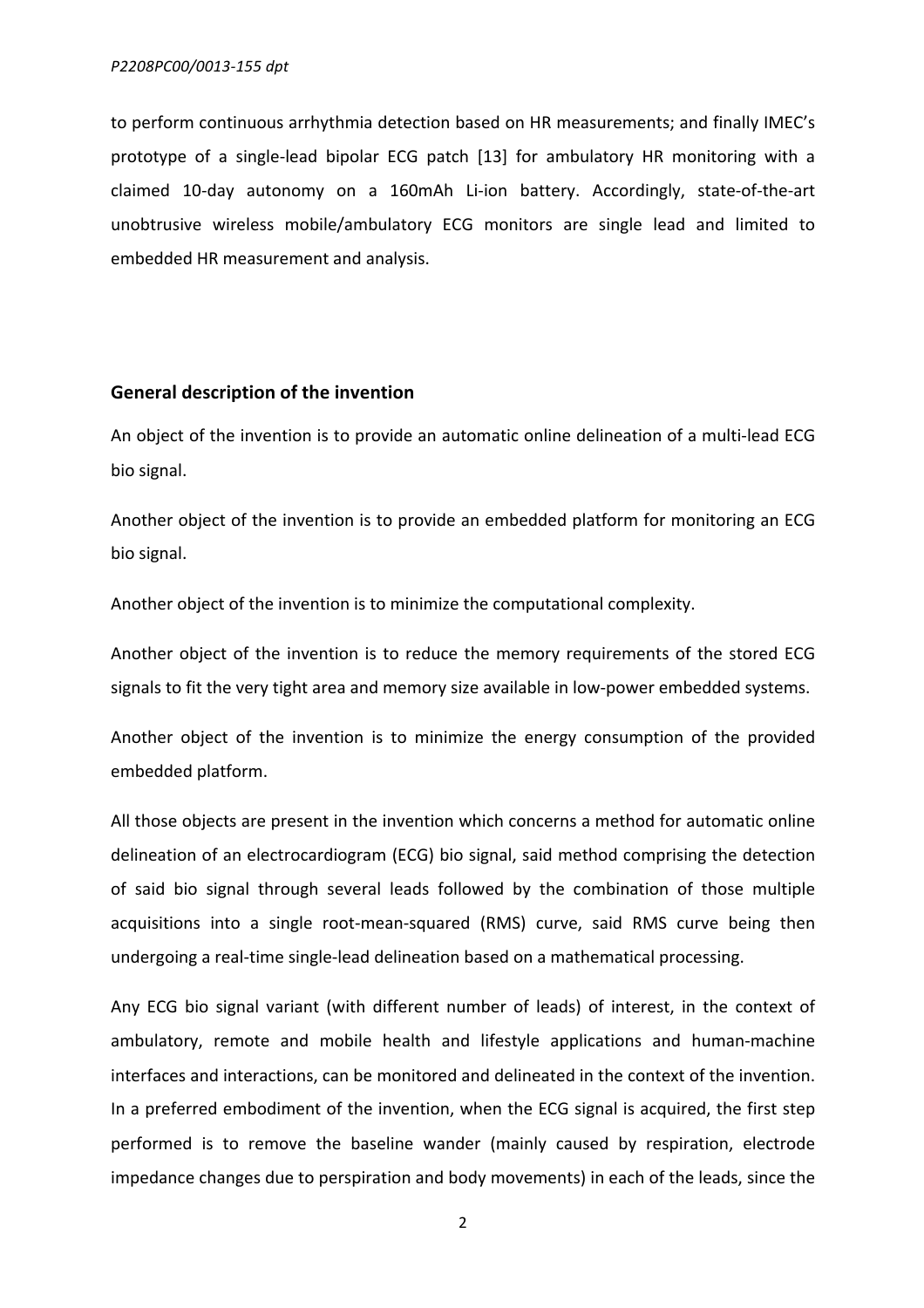#### *P2208PC00/0013-155 dpt*

quality of the subsequent delineation depends on the baseline wander correction. The following two algorithms may be used to perform this task.

- **Cubic Spline Baseline Estimation.** This method uses a third-order polynomial to approximate the baseline wander, which is then subtracted from the original signal. To do so, a representative sample (or knot) is chosen for each beat from the silent isoelectric line, which is represented by the PQ segment in most heart rhythms. The polynomial is then fitted by requiring it to pass through successive triplets of knots.
- **Morphological Filtering**. This method applies several erosion and dilation operations to the original ECG signal to estimate the baseline wander. It first applies an erosion followed by a dilation, which removes peaks in the signal. Then, the resultant waveforms with pits are removed by a dilation followed by an erosion. The final result is an estimate of the baseline drift. The correction of the baseline is then done by subtracting this estimate from the original signal.

Of course, any other suitable algorithm for performing this task may be used.

Once all the leads are filtered, they are combined using a root mean squared (RMS) approach into a multi-lead signal, which provides an overall view of the cardiac phenomena and is independent of the lead system used.

Then, a single-lead delineation is performed on the RMS curve generated after the combination of all the leads. Any appropriate algorithm can be used to perform this delineation step, in particular:

- **Wavelet Transform (WT).** This method performs the detection of all characteristic points (onset, peak, and end) of the ECG waves using preferably a quadratic spline WT, which produces derivatives of smoothed versions of the input ECG signal at five dyadic scales (i.e.,  $2^1$  to  $2^5$ ). The choice of these scales is based on the observation that most of the energy of the ECG signals lies within these scales. In particular, it has been shown that the energy of the QRS complex is lower in scales higher than 2<sup>4</sup>, and that the P and T waves have significant components at scale  $2^5$ . According to this WT-based ECG delineation principle, the WT at scale  $2<sup>k</sup>$  is proportional to the derivative of the filtered version of the input ECG signal with a

3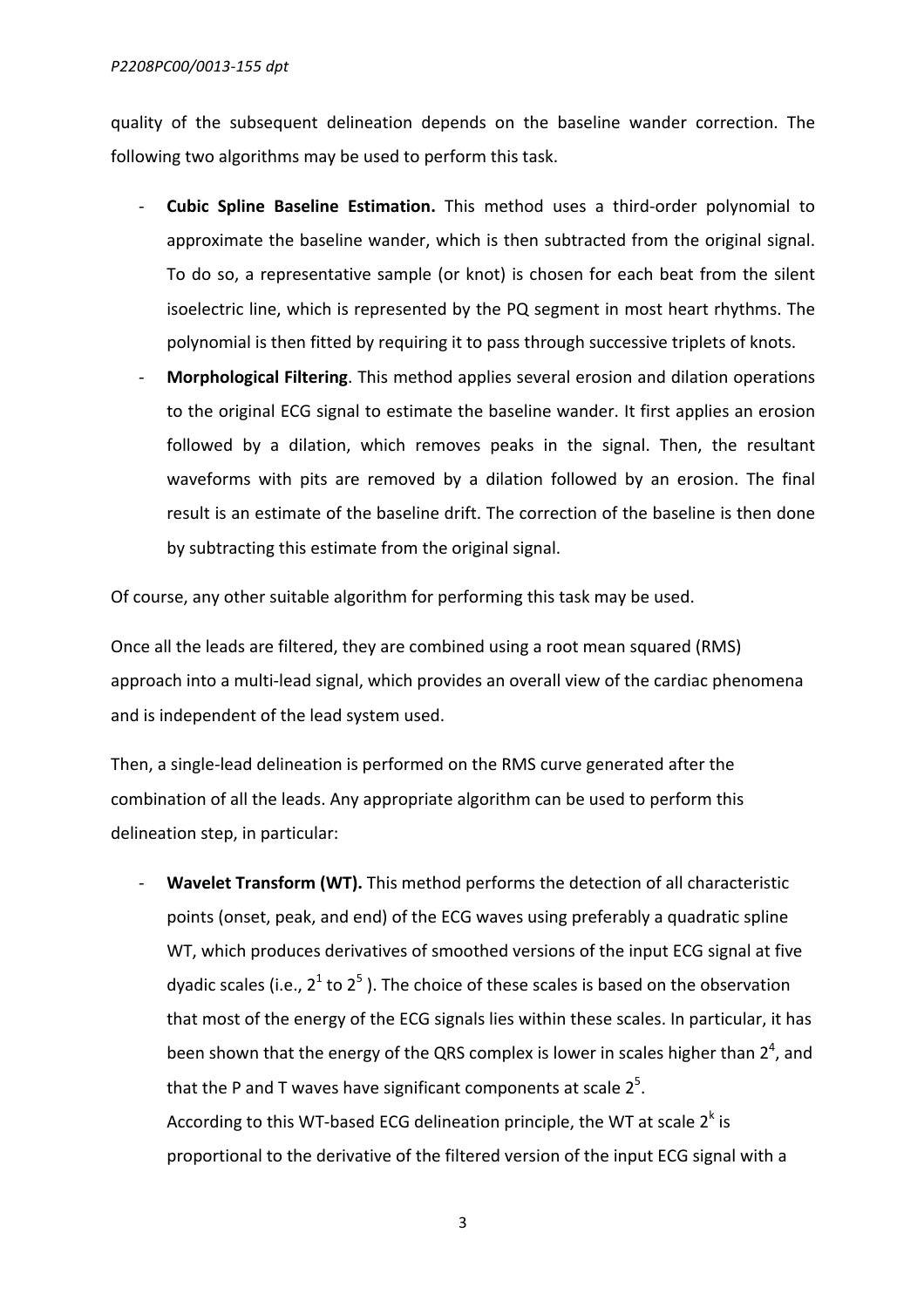smoothing function at scale  $2^k$ . Then, the zero crossings of the WT correspond to the maxima or minima of the smoothed ECG signal at different scales, and the maximum absolute values of the WT are associated with maximum slopes in the smoothed ECG signal. Moreover, each sharp change in the input ECG signal is associated with a line of maxima or minima across the scales. Accordingly, using this information of local maxima, minima, and zero crossings at different scales, the WT-based algorithm identifies the fiducial points of the ECG signal.

**Multiscale Morphological Derivative (MMD).** This approach is also based on the fact that all the singular points of the ECG signal (onset, peak and end of the QRS complex and P and T waves) correspond to maxima and minima of the signal. Therefore, a singular point is defined as a point where derivatives on the left and right exist with different signs.

Advantageously, the MMD is applied on the original signal and the delineation of the fiducial points of the ECG signal is performed only taking into account the transformed signal. This delineation detects the local minima and maxima of the transformed signal, since, as aforementioned, the MMD transform converts the singular points of the original ECG signal into local maxima and minima.

The results generated after the delineation are then preferably sent to a Wireless Body Sensor Network (WBSN) coordinator/sink. Optionally, the raw ECG signal can also be sent to the WBSN coordinator. In this case, Compressed Sensing (CS) may be advantageously used to compress the original raw ECG signals and therefore reduce airtime over energy-hungry wireless links. This CS-based compression algorithm consists of three processing stages. In the first one, a linear transformation based on sparse binary sensing is applied to the original ECG signal. The input data is simply multiplied by a sparse binary random matrix in which each column has a very small number  $d$  of nonzero entries equal to 1 (more details can be found in [14]), where  $d$  is chosen depending on the sparsity of the input signal. The use of a fixed binary sensing matrix, combined with the quasi-periodic nature of the ECG signal, yields to very similar consecutive measurement vectors. Then, interpacket redundancy removal is performed to compute the difference between consecutive vectors, therefore, only this difference is further processed. Since encoding the difference needs less bits than encoding the original samples, 3 bits can be saved (considering an input signal encoded with

4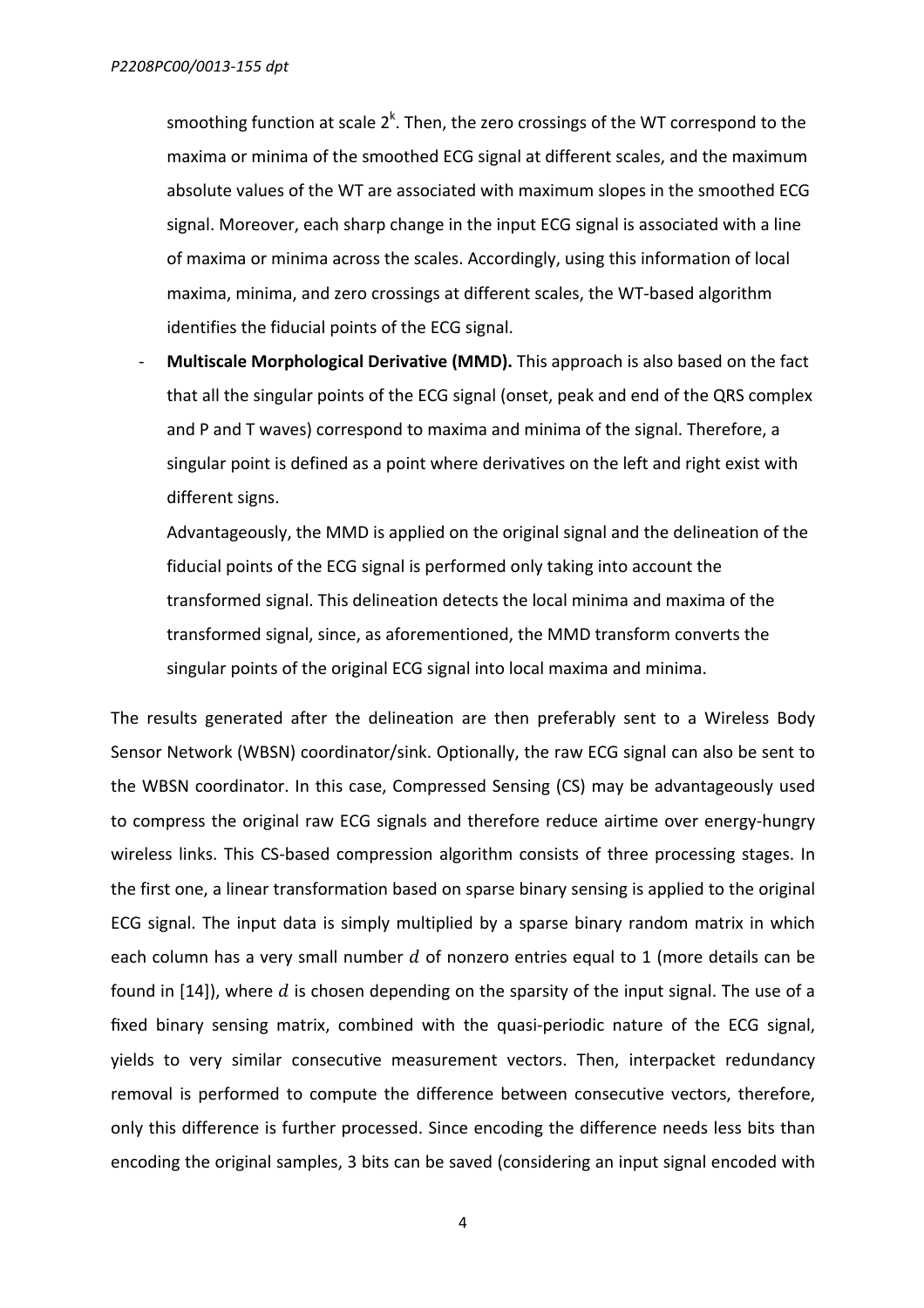12 bits). Thus, interpacket redundancy removal adds 25% of compression due to this reduction in the bit depth without losing the original information (loss-less compression). In the last stage, Huffman coding is preferably applied to encode the compressed signal to be wirelessly transmitted.

### **Detailed description of the invention**

The invention will be better understood with the following non-limiting example which relates to the evaluation of a real-time multi-lead Wavelet Transform (WT) and Multiscale Morphological Derivative (MMD)-based electrocardiogram (ECG) wave delineation and filtering algorithms, which were ported and optimized to a state-of-the-art commercial wearable embedded sensor platform.

A typical use of this system in clinical practice is the 3-lead configuration in ambulatory ECG monitoring. The 3 leads are simultaneously acquired at a sampling frequency of 250Hz and then filtered to remove the baseline wander. In this case the cubic spline baseline estimation approach is used. According to the previous general description of this technique, as "knot" is selected a point within the PR segment (the time interval between the end of the P wave and the beginning of the QRS complex). More specifically, the point that is 28ms (seven samples) is experimentally chosen before the beginning of the QRS complex. Consequently, detecting a "knot" boils down to detecting the beginning of the QRS complex, using a simplified version of the WT-based single-lead delineator. Then, once three knots are detected, these points are used to fit a third-order polynomial, which provides an approximation of the baseline wander. This approximation is further subtracted from the original signal.

Once the 3 leads  $x_i[n]$ , with  $l = 1, 2, 3$ , are filtered, they are combined in a single multi-lead signal  $x_{RMS}[n]$  according to the following equation:

$$
x_{RMS}[n] = \sqrt{\frac{1}{3} \sum_{l=1}^{3} x_l^2[n]}
$$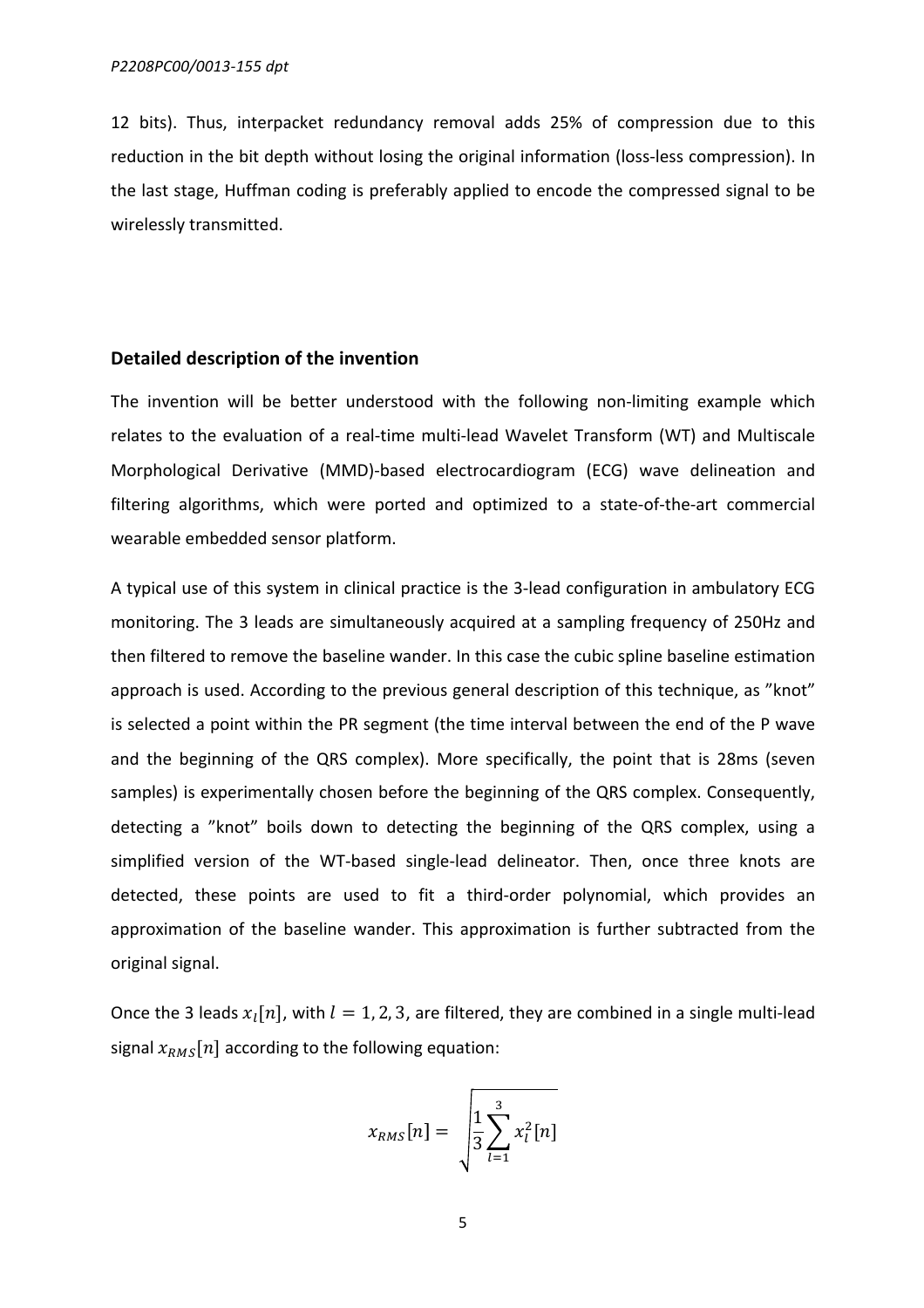where  $n$  denotes the discrete-time index.

The resultant signal  $x_{RMS}[n]$  is then delineated using the WT or MMD-based algorithms mentioned above. In both cases, after obtaining the derivatives of the signal, the algorithm looks for maxima and minima in the transformed signal, which corresponds with the fiducial points of the original ECG wave. The first point to be detected is the R peak, since it is the most clear and easy to detect. Then, the algorithm delineates the secondary waves around it, namely, the onset and end of the QRS complex. Finally, the algorithm detects the boundaries and peaks of the P and T waves.

All the delineation results are sent to a coordinator, such as a mobile phone, where the results are displayed and stored. In addition, the raw ECG signal is also sent to the coordinator, using Compressed Sensing and 70% compression ratio, which leads to a good signal recovery.

As mentioned previously, the invention is not limited to the use of WT or MMD-based algorithms. 

The same applies to the filtering algorithms.

Any suitable algorithm can be used.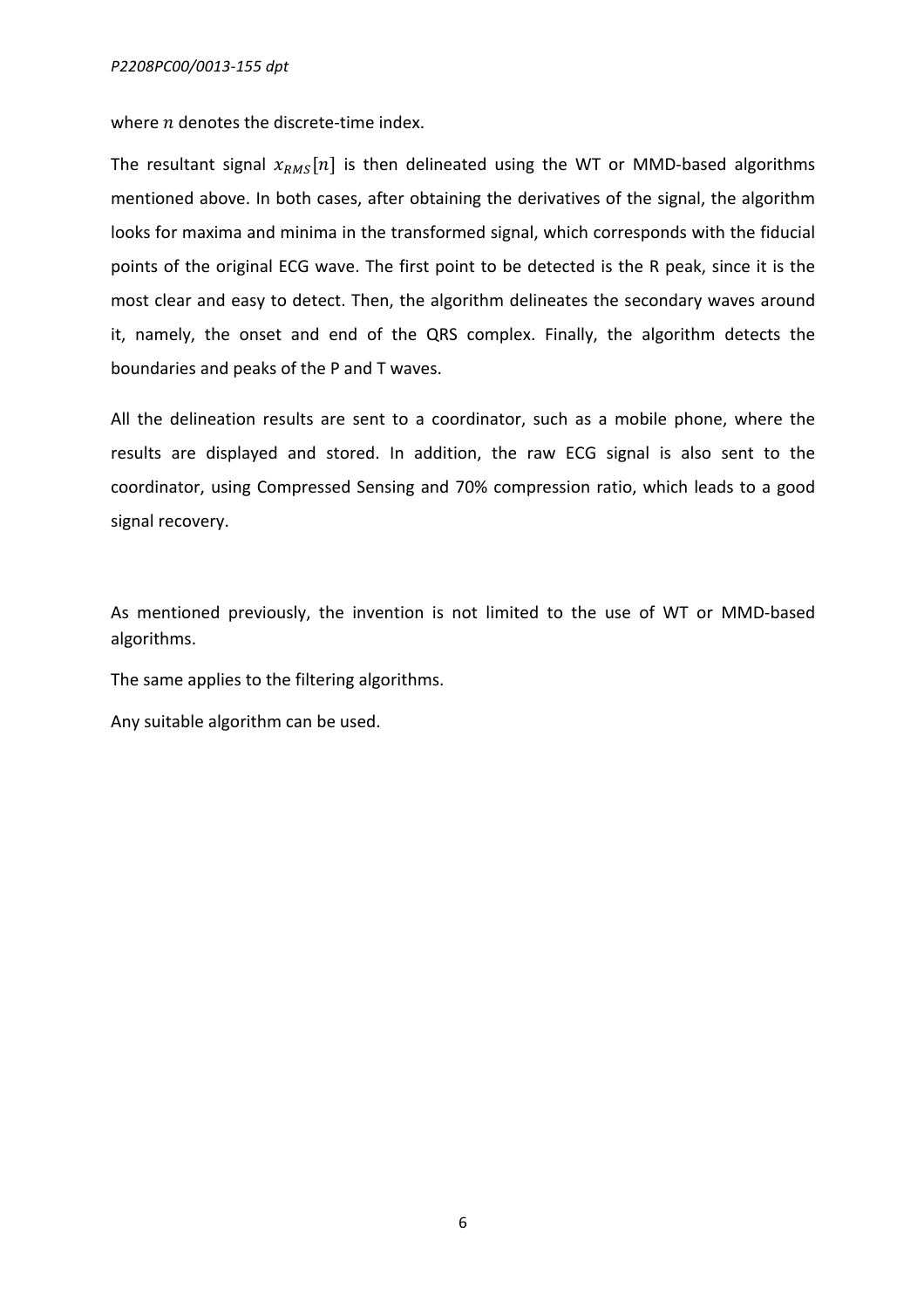### Prior art references cited in the description

[1] L. Sörnmo and P. Laguna, "Bioelectrical Signal Processing in Cardiac and Neurological Applications", Amsterdam, The Netherlands: Elsevier Academic Press, 2005, ch. 7.

[2] U. R. Acharya, J. S. Suri, J. A. E. Spaan, and S. M. Krishnan, "Advances in Cardiac Signal Processing", New York: Springer-Verlag, 2010, ch. 2–4.

[3] P. Laguna, R. Jané, and P. Caminal, "Automatic detection of wave boundaries in multilead ECG signals: Validation with the CSE database", Comput. Biomed. Res., vol. 27, no. 1, pp. 45– 60, Feb. 1994.

[4] C. Li, C. Zheng, and C. Tai, "Detection of ECG characteristic points using wavelet transforms", IEEE Trans. Biomed. Eng., vol. 42, no. 1, pp. 21-28, Jan. 1995.

[5] J. S. Sahambi, S. Tandon, and R. K. P. Bhatt, "Using wavelet transform for ECG characterization", IEEE Eng. Med. Biol., vol. 16, no. 1, pp. 77-83, 1997.

[6] J. P. Martinez et al., "A wavelet-based ECG delineator: evaluation on standard databases", IEEE Trans. Biomed. Eng., vol. 51, no. 4, pp. 570-581, Apr. 2004.

[7] H. Vullings, M. Verhaegen, and H. Verbruggen, "Automated ECG segmentation with dynamic time warping", in Proc. IEEE EMBC, 1998, pp. 163-166.

[8] Z. Dokur, T. Olmez, E. Yazgan, and O. Ersoy, "Detection of ECG waveforms by neural networks", Med. Eng. Phys., vol. 19, no. 8, pp. 738-741, 1997.

[9] S. Graja and J. M. Boucher, "Hidden Markov tree model applied to ECG delineation", IEEE Trans. Instrum. Meas., vol. 54, no. 6, pp. 2163-2168, 2005.

[10] Y. Sun, K. L. Chan, and S. M. Krishan, "Characteristic wave detection in ECG signal using morphological transform", BMC Cardiovasc. Disorders, vol. 5, no. 28, 2005.

[11] Toumaz Technology. (2009). [Online]. Available: http://www.toumaz.com/public/news.php?id=92

[12] Corventis, 2009. [Online]. Available: http://www.corventis.com/AP/nuvant.asp

[13] R. F. Yazicioglu, T. Torfs, J. Penders, I. Romero, H. Kim, P. Merken, B. Gyselinckx, H. J. Hoo, and C. V. Hoof, "Ultra-low-power wearable biopotential sensor nodes", in Proc. IEEE EMBC, Sep. 2009.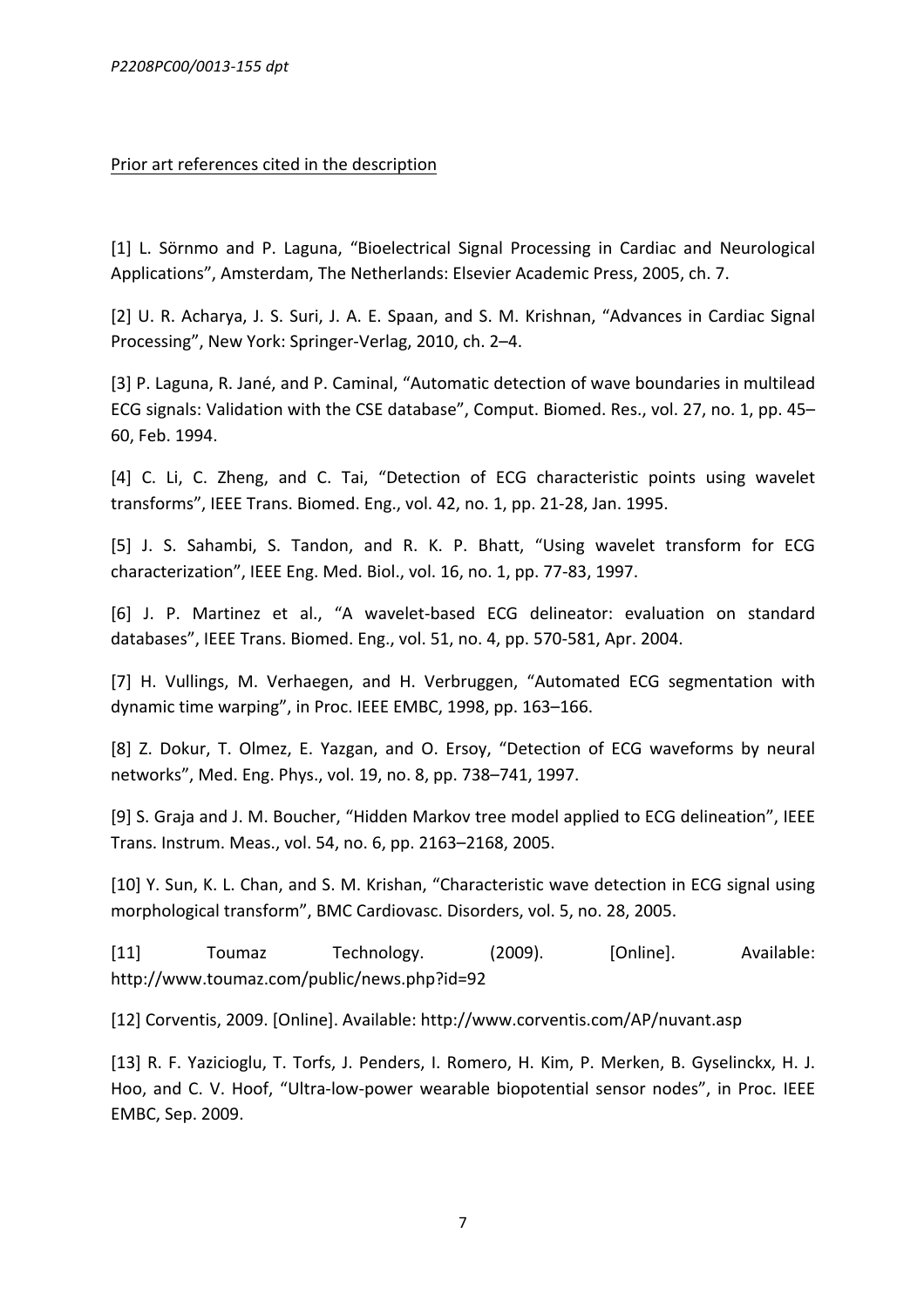[14] H. Mamaghanian, N. Khaled, D. Atienza Alonso and P. Vandergheynst. "Compressed Sensing for Real-Time Energy-Efficient ECG Compression on Wireless Body Sensor Nodes", in IEEE Transactions on Biomedical Engineering, vol. 58, num. 9, p. 2456-2466, 2011.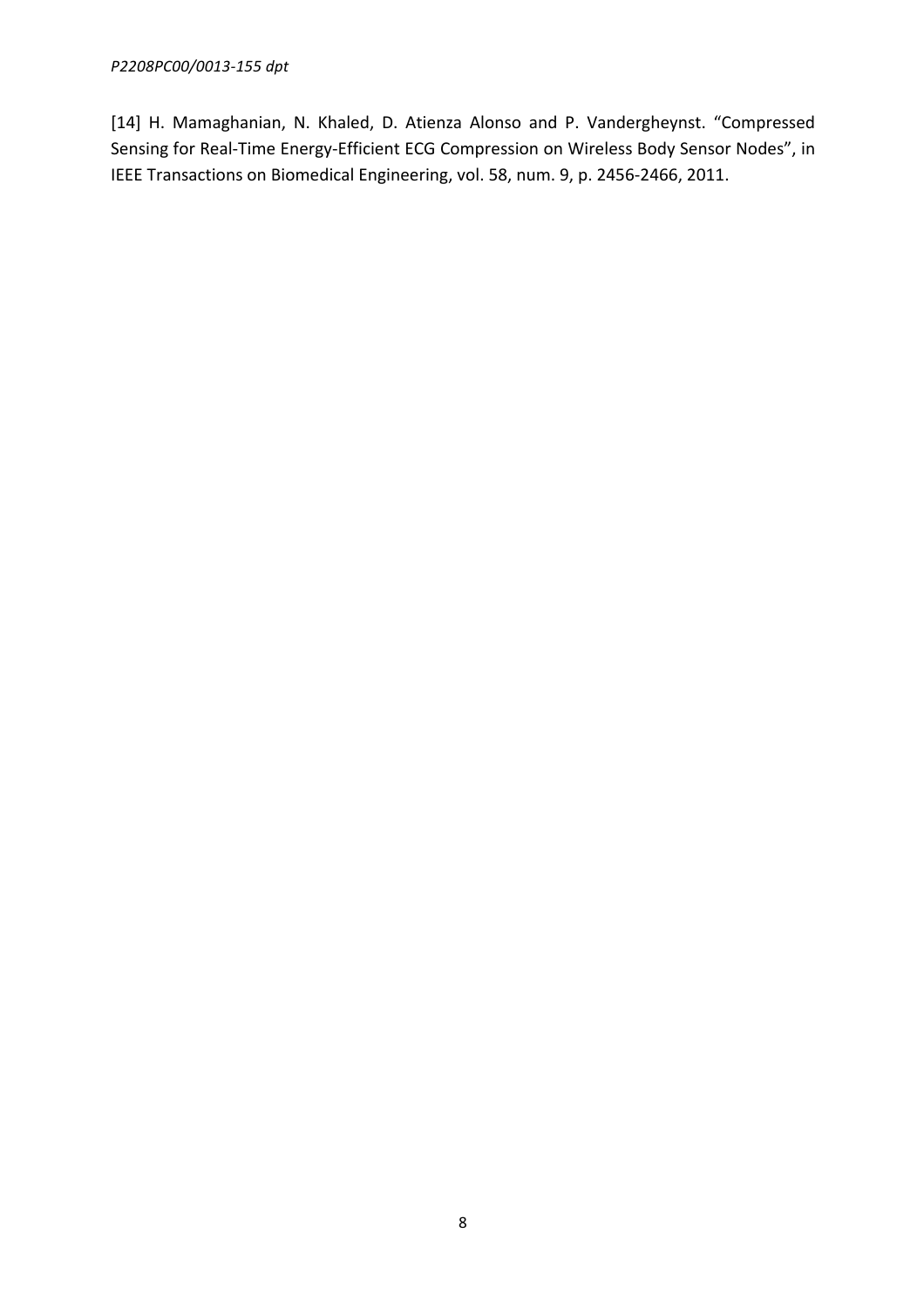## **Claims**

- 1. Method for automatic online delineation of an electrocardiogram (ECG) bio signal, said method comprising the detection of an ECG bio signal through several leads followed by the combination of those multiple acquisitions into a single root-meansquared (RMS) curve, said RMS curve being then undergoing a real-time single-lead delineation based on a mathematical processing.
- 2. Method according to claim 1 wherein said real-time single-lead delineation is based on a multi-scale Wavelet transform.
- 3. Method according to claim 1 wherein said real-time single-lead delineation is based on a multi-scale morphological Derivative.
- 4. Method according to anyone of the previous claims comprising the removal of baseline wander on each of the leads before the generation of the RMS curve.
- 5. Method according to claim 4 wherein the removal of baseline wander includes a morphological filtering.
- 6. Method according to claim 4 or 5 wherein the removal of baseline wander includes a cubic spline baseline estimation.
- 7. Method according to anyone of the previous claims comprising the automatic online delineation of the most relevant waves of an ECG, namely QRS, P & T.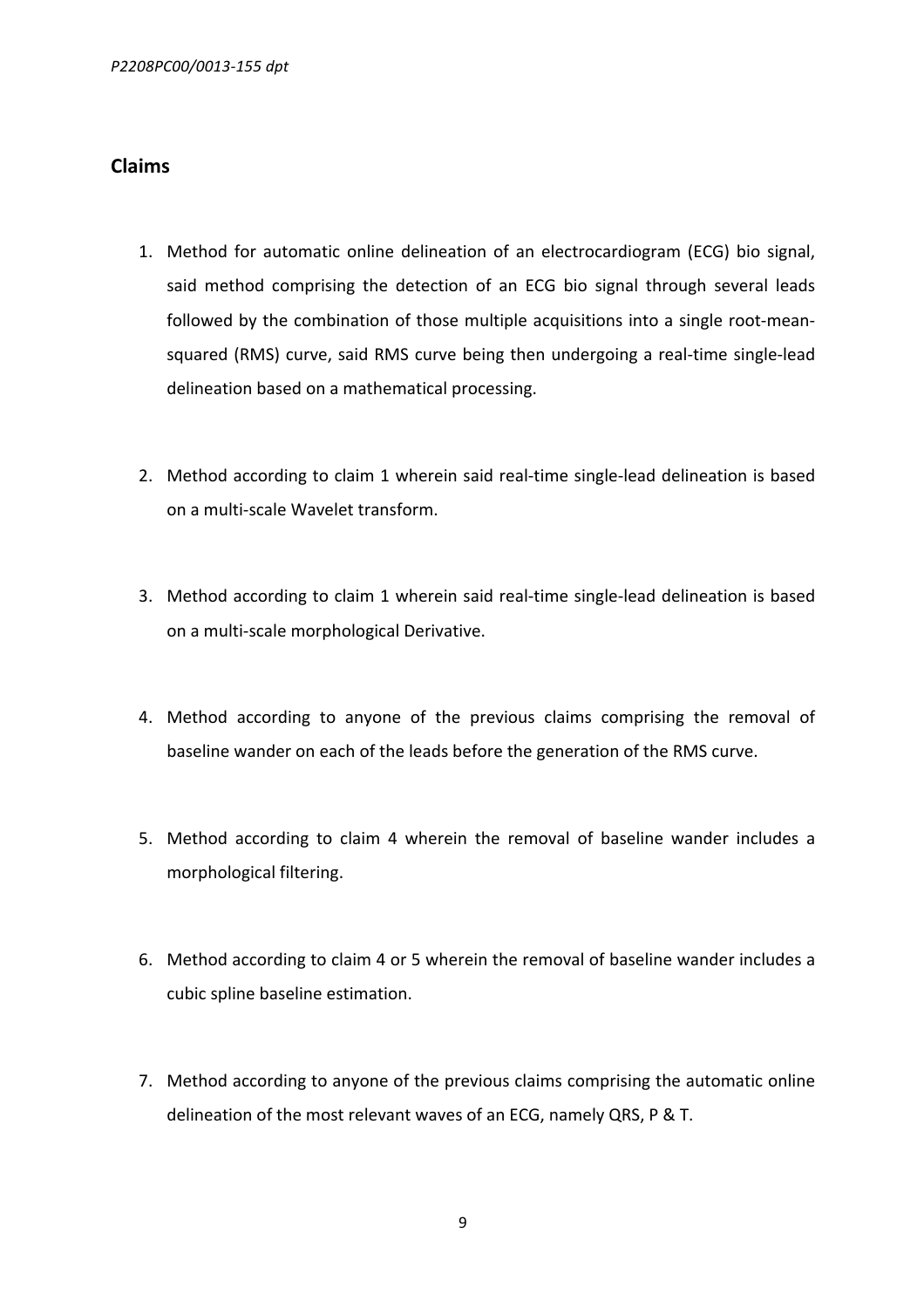- 8. Method according to anyone of the previous claims wherein Compressed Sensing (CS) is simultaneously applied.
- 9. Wireless Body Sensor Network (WBSN) for monitoring a bio signal according to the method of anyone of the previous claims.
- 10. WBSN according to claim 9 comprising a standard mobile or wearable embedded platform such as an iPhone for displaying said bio signal.